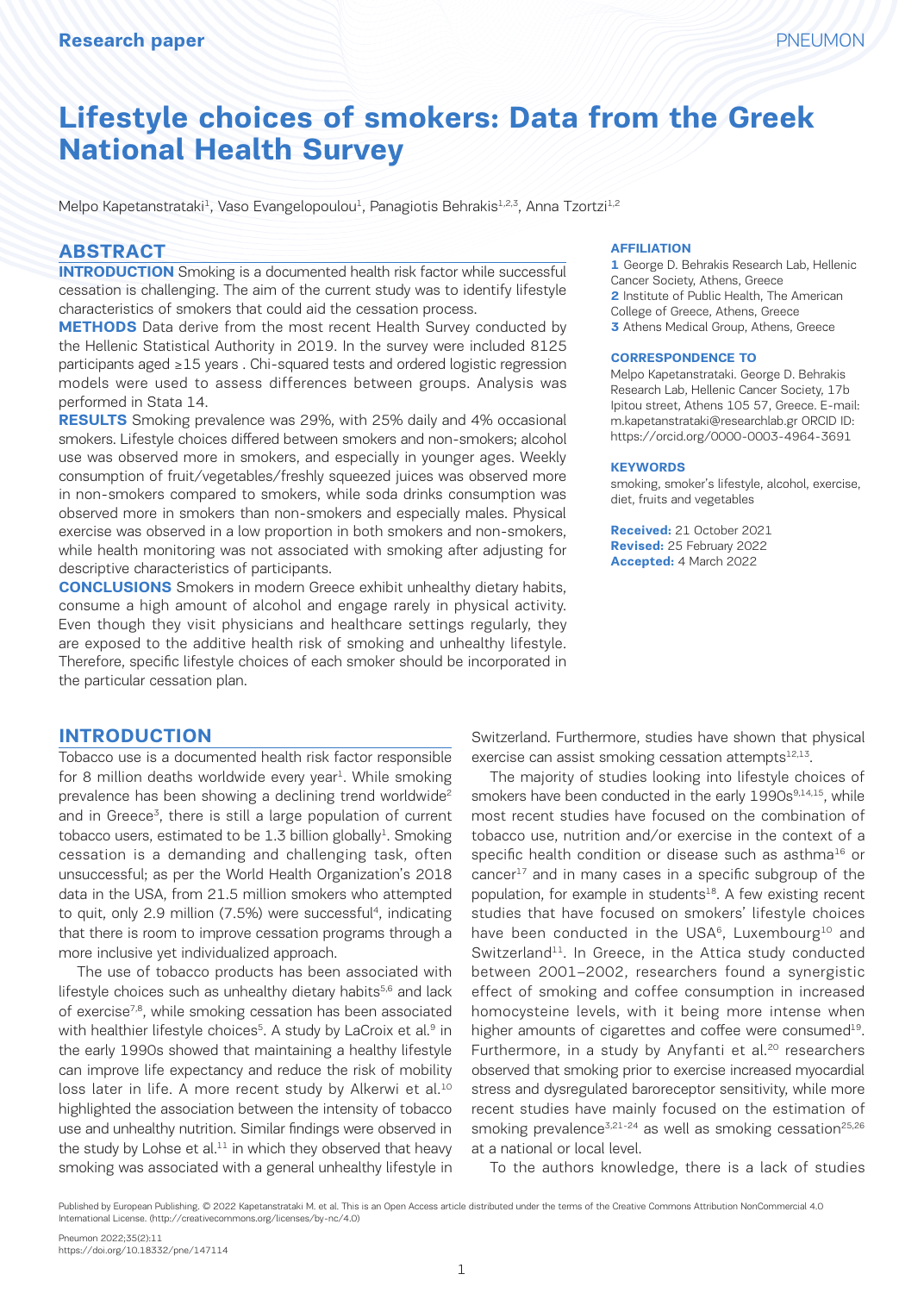looking into the lifestyle choices of the tobacco user in Greece. Therefore, the aim of the current study was to firstly identify lifestyle choices that are more often presented by smokers, by examining healthy diet, excessive alcohol intake, physical exercise and health monitoring by physicians; and secondly, to describe the tobacco user's profile in modern Greece.

#### **METHODS**

#### **Dataset**

Data were obtained by the most recent Health Survey conducted by the Hellenic Statistical Authority (ELSTAT) in 2019. ELSTAT conducts a health survey every five years, in which detailed information is gathered regarding health issues, risk factors, use of health services and social support and assistance. The 2019 Health Survey consisted of 8125 participants aged ≥15 years. The dataset comes with a weighting factor, produced by ELSTAT, to become representative of the Greek population.

#### **Statistical analysis**

Analysis was performed for survey data, using the weights as the frequency variable. Analysis was focused on differences between smokers and non-smokers regarding a number of lifestyle choices, including healthy diet (consumption of fruit, vegetable, freshly squeezed juice, soda drinks and alcohol), exercise and health monitoring by a health professional (measurements of blood pressure, cholesterol and glucose levels by a health professional, and appointments with physicians). Variables regarding lifestyle choices were measured on a weekly/monthly basis, exercise was measured on a weekly basis whereas variables regarding health monitoring were measured on a yearly basis. Chi-squared tests were used to assess differences between smokers and non-smokers.

Ordered logistic regression models were performed for each lifestyle choice, to evaluate whether they were associated with smoking after adjusting for other risk factors (sex, age, area of residence, educational level and working status). Statistical significance of each risk factor with the dependent variable of every model was tested with chi-squared tests prior to the inclusion in the models. Furthermore, the interaction of smoking with age and sex was tested for inclusion in all models. Backward elimination procedure was used to conclude to the final models. The variables showing consumption of fruit, vegetable and freshly squeezed juice were merged into one which was used as the dependent variable in one of the models. The newly created variable took values from 1 to 5, with 1 indicating 1+ times/day (if they consume at least one of these products at least once a day), 2 indicating 4–6 times/ week (if the maximum consumption of one or more of these products is 4–6 times/week), 3 indicating 1–3 times/week, 4 indicating <1 time/week and 5 indicating never (if they never consume any of these products). Similarly, the variables

showing health monitoring, i.e. blood pressure, cholesterol and blood glucose measurements by a health professional were merged into one variable which was used as the dependent variable in one of the models. The newly created variable for health monitoring took values from 1 to 5 with 1 indicating measurement of at least one of these markers was performed by a health professional in the past 12 months, 2 indicating most recent measurement of at least one of them 1–3 years ago, 3 indicating most recent measurement 3–5 years ago, 4 indicating most recent measurement ≥5 years ago, and 5 indicating that these markers were never measured by a health professional.

Statistical significance was set at p<0.05. All p-values presented are two-tailed. Analysis was performed in STATA 14 (StataCorp. 2015. Stata Statistical Software: Release 14. College Station, Texas TX 77845, USA: StataCorp LP).

#### **RESULTS**

Descriptive characteristics of the sample are presented in Table 1. Smoking prevalence in Greece was 28.7%, of which 24.9% were daily and 3.8% occasional smokers.

#### **Table 1. Descriptive characteristics of the sample**

| <b>Variable</b>                     | <b>Total (n=8125)</b><br>$\frac{9}{6}$ |
|-------------------------------------|----------------------------------------|
| <b>Sex</b>                          |                                        |
| Male                                | 47.8                                   |
| Female                              | 52.2                                   |
| Age (years)                         |                                        |
| $15 - 24$                           | 11.5                                   |
| $25 - 34$                           | 12.3                                   |
| $35 - 44$                           | 17.0                                   |
| $45 - 54$                           | 17.6                                   |
| $55 - 64$                           | 15.4                                   |
| $65 - 74$                           | 13.0                                   |
| $\geq 75$                           | 13.1                                   |
| <b>Body mass index</b> ( $kg/m^2$ ) |                                        |
| Underweight (<18.5)                 | 1.3                                    |
| Normal weight (18.5-25)             | 40.6                                   |
| Overweight (25-30)                  | 38.4                                   |
| Obese $(>30)$                       | 19.7                                   |
| Area of residence                   |                                        |
| Urban                               | 66.1                                   |
| Semi-urban                          | 12.5                                   |
| Rural                               | 21.4                                   |
| <b>Educational level</b>            |                                        |
| Up to secondary                     | 73.9                                   |
| Higher                              | 26.1                                   |
|                                     | Continued                              |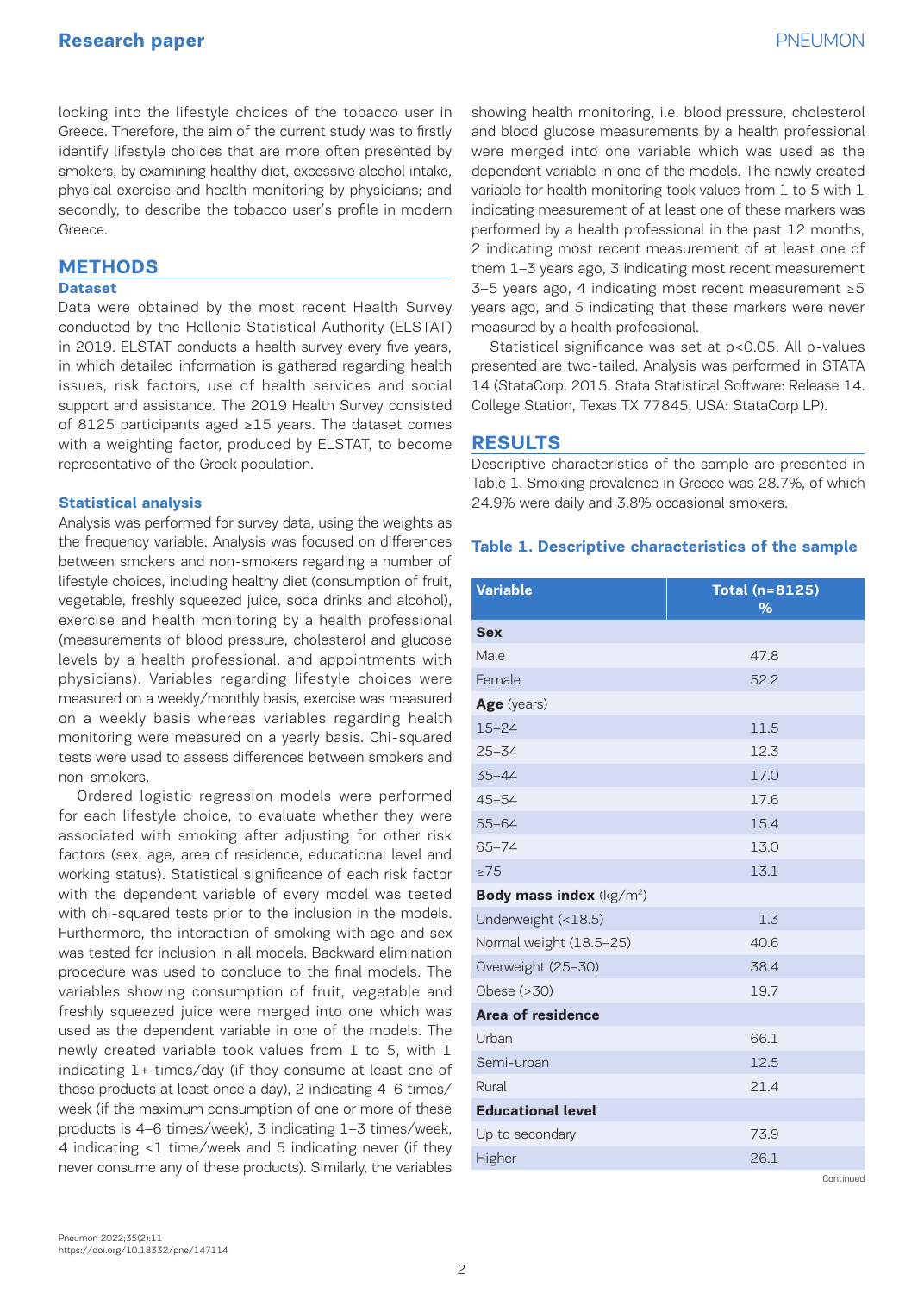#### **Table 1.** Continued

| <b>Variable</b>       | <b>Total (n=8125)</b><br>$\%$ |
|-----------------------|-------------------------------|
| <b>Working status</b> |                               |
| Employed              | 41.1                          |
| Unemployed*           | 32.5                          |
| Retired               | 26.4                          |
| <b>Smoking status</b> |                               |
| Daily smoker          | 24.9                          |
| Occasional smoker     | 3.8                           |
| Non-smoker            | 71.4                          |

\*Unemployed includes housewives, students, and non-paid males serving their army duties.

Lifestyle profile differed between smokers and nonsmokers, with smokers in general leading an unhealthier lifestyle; alcohol intake was observed more in smokers than non-smokers (p<0.001) (Figure 1), fruit (p<0.001), vegetable (p<0.001) and freshly squeezed juice (p<0.001) consumption were observed less in smokers compared to non-smokers while soda drinks intake was observed more in smokers than non-smokers (p<0.001) (Figure 2). Lack of exercise was observed equally in smokers and non-smokers (p=0.269) (Figure 3).

Highly statistically significant differences were observed between smokers and non-smokers regarding blood pressure (p<0.001), cholesterol (p<0.001) and blood glucose measurements (p<0.001), with less smokers having been measured recently by a health professional compared to non-



**Figure 1. Alcohol intake by smokers and non-smokers**

<sup>□</sup>Never □<1 time/month □1-3 times/ month □1-4 times /week ■5-7 times /week



#### **Figure 2. Fruit and vegetable consumption and soda drinks intake by smokers and non-smokers**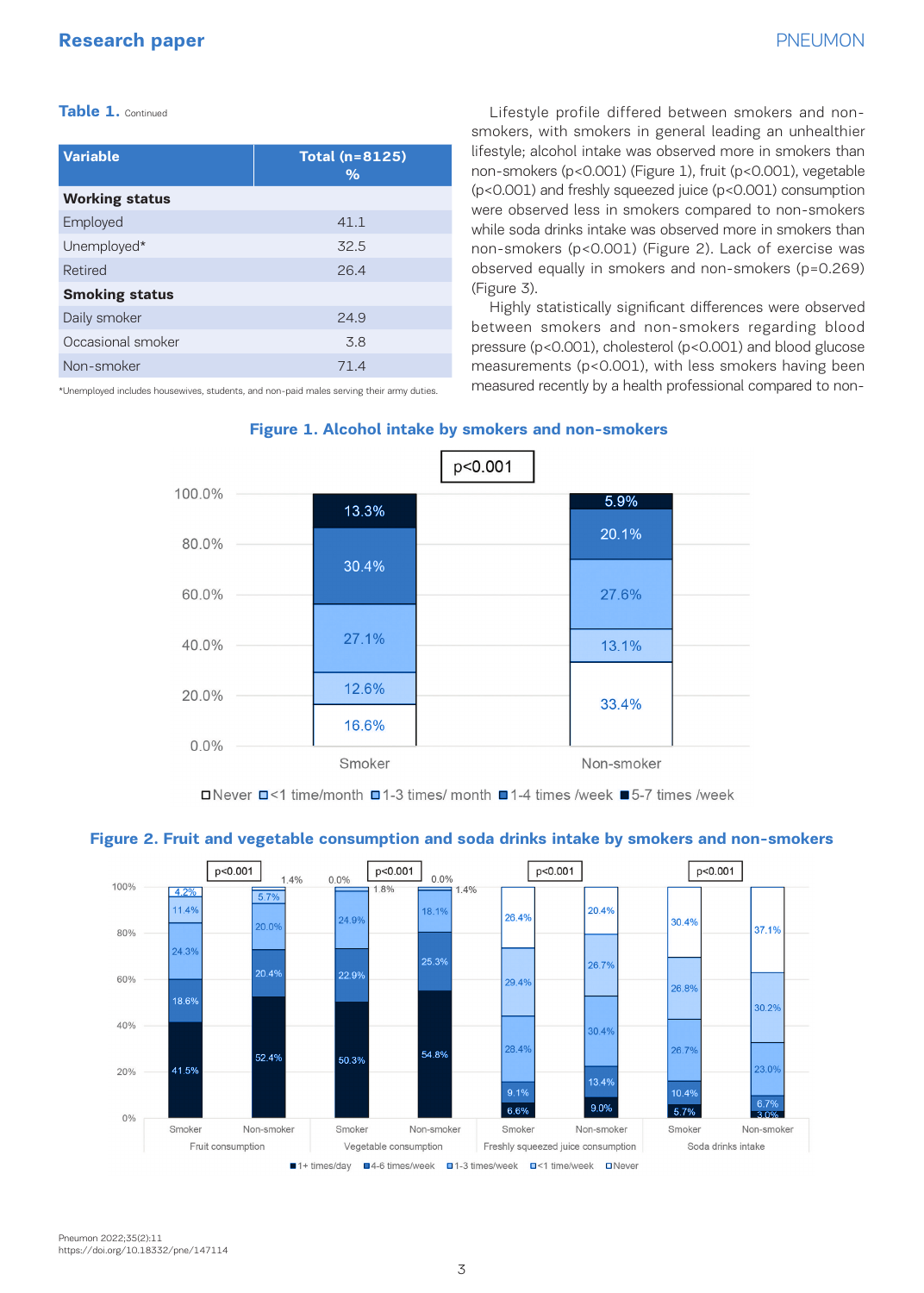# **Research paper** PNEUMON



#### **Figure 3. Weekly physical exercise by smokers and non-smokers**

smokers. Furthermore, appointments with physicians were observed at a higher frequency in non-smokers than smokers (p<0.001) (Table 2).

Alcohol intake was highly associated with smoking, even after adjusting for sex, age, area of residence and educational

## **Table 2. Health monitoring by smokers and nonsmokers**

| <b>Variable</b>                        | <b>Smoker</b><br>$\%$ | Non-<br>smoker<br>$\%$ | p       |
|----------------------------------------|-----------------------|------------------------|---------|
| <b>Blood pressure (years)</b><br>ago)* |                       |                        | < 0.001 |
| In the past 12 months                  | 53.6                  | 63.4                   |         |
| $1 - 3$                                | 27.2                  | 20.9                   |         |
| $3 - 5$                                | 6.3                   | 4.8                    |         |
| > 5                                    | 5.1                   | 3.0                    |         |
| Never                                  | 7.7                   | 7.9                    |         |
| <b>Cholesterol</b> (years ago)*        |                       |                        | < 0.001 |
| In the past 12 months                  | 60.2                  | 65.3                   |         |
| $1 - 3$                                | 27.4                  | 24.5                   |         |
| $3 - 5$                                | 6.0                   | 3.6                    |         |
| > 5                                    | 2.8                   | 1.8                    |         |
| Never                                  | 3.6                   | 4.9                    |         |
| <b>Blood glucose</b> (years<br>$ago)*$ |                       |                        | < 0.001 |
| In the past 12 months                  | 58.9                  | 65.1                   |         |
| $1 - 3$                                | 28.0                  | 23.8                   |         |
| $3 - 5$                                | 6.1                   | 3.9                    |         |

# **Table 2.** Continued

| <b>Smoker</b><br>% | Non-<br>smoker<br>$\%$ | p       |
|--------------------|------------------------|---------|
| 2.9                | 2.0                    |         |
| 4.3                | 5.4                    |         |
|                    |                        | 0.123   |
| 51.4               | 49.4                   |         |
| 48.2               | 48.2                   |         |
| 1.7                | 2.5                    |         |
|                    |                        | < 0.001 |
| 66.5               | 73.4                   |         |
| 32.0               | 25.2                   |         |
| 1.5                | 1.4                    |         |
|                    |                        |         |

\*Measurements were performed by health professionals.

level. Furthermore, an interaction was observed between smoking and age, showing that the effect of smoking on alcohol differs between age groups, with the effect being more intense in younger ages (Table 3).

Ordered logistic regression showed that smokers were less likely to consume fruits/vegetables/ freshly squeezed juice several times per week compared to non-smokers, after adjusting for sex, age, area of residence and educational level (Table 3).

Regarding soda drinks intake, after adjusting for age, sex, area of residence and educational level, an interaction effect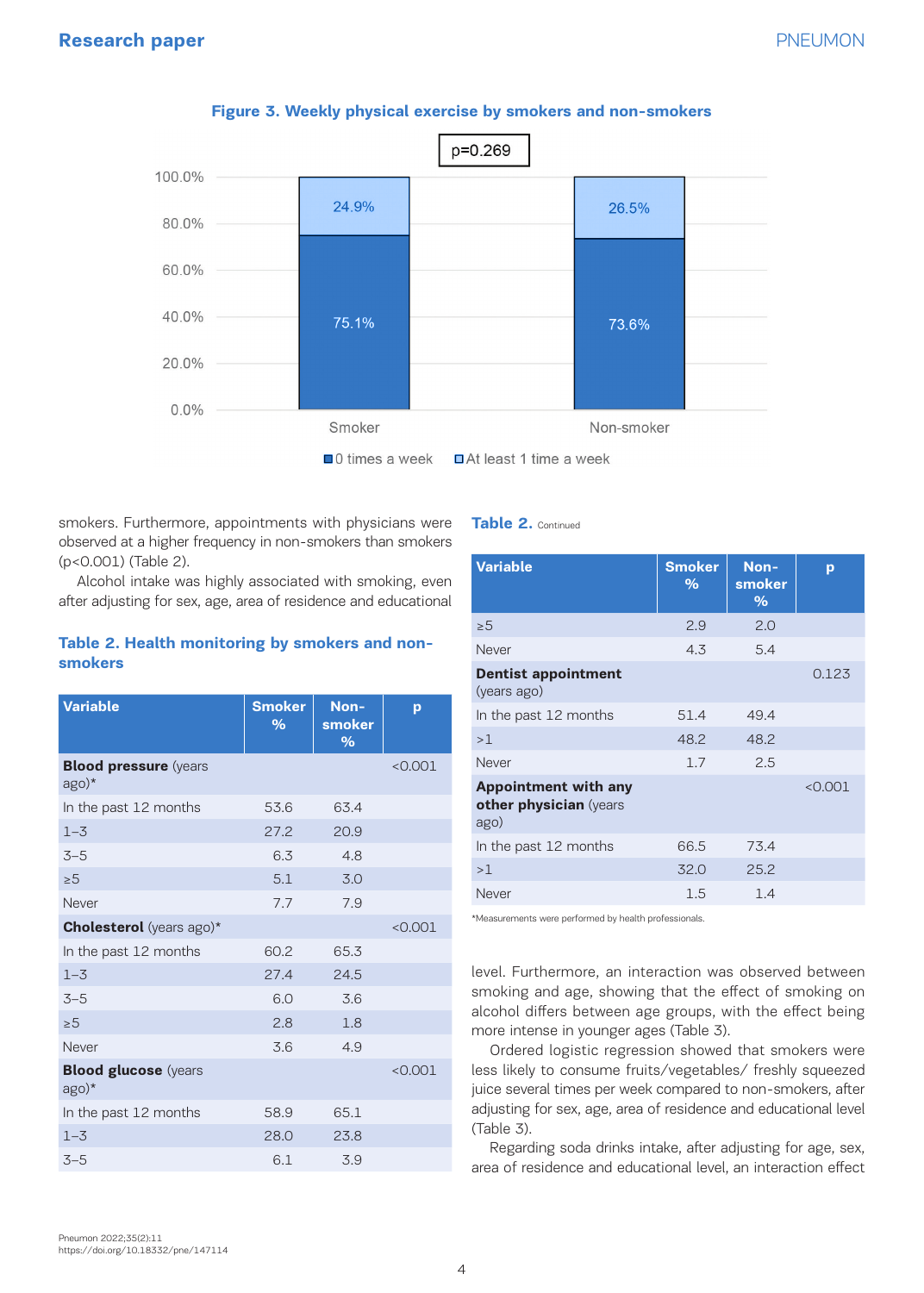| <b>Model</b>                          | <b>Variable</b>                          | <b>Categories</b> | <b>OR</b> | 95% CI        | p         |
|---------------------------------------|------------------------------------------|-------------------|-----------|---------------|-----------|
| <b>Alcohol intake</b>                 | Sex (Ref. Female)                        | Male              | 3.30      | $2.99 - 3.65$ | < 0.001   |
|                                       | Age (years) (Ref. 15-24)                 | $25 - 34$         | 1.24      | $0.96 - 1.60$ | 0.11      |
|                                       |                                          | $35 - 44$         | 1.30      | $1.03 - 1.63$ | 0.03      |
|                                       |                                          | $45 - 54$         | 1.33      | $1.05 - 1.69$ | 0.02      |
|                                       |                                          | $55 - 64$         | 1.22      | $0.97 - 1.53$ | 0.09      |
|                                       |                                          | $65 - 74$         | 0.79      | $0.63 - 0.99$ | 0.04      |
|                                       |                                          | $\geq 75$         | 0.44      | $0.35 - 0.55$ | < 0.001   |
|                                       | Area of residence (Ref. Urban)           | Semi-urban        | 0.85      | $0.74 - 0.99$ | 0.03      |
|                                       |                                          | Rural             | 0.88      | $0.77 - 0.99$ | 0.04      |
|                                       | Educational level (Ref. Up to secondary) | Higher            | 1.42      | $1.26 - 1.59$ | < 0.001   |
|                                       | <b>Smoking status (Ref. Non-smoker)</b>  | Smoker            | 3.28      | $2.36 - 4.55$ | < 0.001   |
|                                       | <b>Smoker age<sup>a</sup></b> (years)    | $25 - 34$         | 0.62      | $0.40 - 0.97$ | 0.04      |
|                                       |                                          | $35 - 44$         | 0.51      | $0.34 - 0.76$ | 0.001     |
|                                       |                                          | $45 - 54$         | 0.43      | $0.29 - 0.65$ | < 0.001   |
|                                       |                                          | $55 - 64$         | 0.42      | $0.28 - 0.65$ | < 0.001   |
|                                       |                                          | $65 - 74$         | 0.53      | $0.34 - 0.84$ | 0.01      |
|                                       |                                          | $\geq 75$         | 1.01      | $0.56 - 1.82$ | 0.97      |
| Fruit/vegetable/                      | Sex (Ref. Female)                        | Male              | 1.38      | $1.23 - 1.56$ | < 0.001   |
| freshly squeezed<br>juice consumption | Age (years) (Ref. 15-24)                 | $25 - 34$         | 1.31      | $0.98 - 1.77$ | 0.07      |
|                                       |                                          | $35 - 44$         | 1.03      | $0.81 - 1.32$ | 0.79      |
|                                       |                                          | $45 - 54$         | 1.25      | $0.99 - 1.59$ | 0.07      |
|                                       |                                          | $55 - 64$         | 0.80      | $0.63 - 1.02$ | 0.07      |
|                                       |                                          | $65 - 74$         | 0.73      | $0.58 - 0.92$ | 0.01      |
|                                       |                                          | $\geq$ 75         | 1.06      | $0.85 - 1.33$ | 0.58      |
|                                       | Area of residence (Ref. Urban)           | Semi-urban        | 1.21      | $1.01 - 1.44$ | 0.03      |
|                                       |                                          | Rural             | 1.07      | $0.94 - 1.22$ | 0.32      |
|                                       | Educational level (Ref. Up to secondary) | Higher            | 0.41      | $0.35 - 0.48$ | < 0.001   |
|                                       | <b>Smoking status</b> (Ref. Non-smoker)  | Smoker            | 1.34      | $1.18 - 1.53$ | < 0.001   |
| Soda drinks intake Sex (Ref. Female)  |                                          | Male              | 1.26      | $1.12 - 1.42$ | < 0.001   |
|                                       | Age (years) (Ref. 15-24)                 | $25 - 34$         | 0.97      | $0.76 - 1.23$ | 0.79      |
|                                       |                                          | $35 - 44$         | 0.80      | $0.66 - 0.98$ | 0.03      |
|                                       |                                          | $45 - 54$         | 0.52      | $0.42 - 0.63$ | < 0.001   |
|                                       |                                          | $55 - 64$         | 0.36      | $0.29 - 0.44$ | < 0.001   |
|                                       |                                          | $65 - 74$         | 0.24      | $0.20 - 0.29$ | < 0.001   |
|                                       |                                          | $\geq 75$         | 0.19      | $0.15 - 0.23$ | < 0.001   |
|                                       | Area of residence (Ref. Urban)           | Semi-urban        | 1.15      | $1.00 - 1.33$ | 0.05      |
|                                       |                                          | Rural             | 1.32      | $1.17 - 1.48$ | < 0.001   |
|                                       | Educational level (Ref. Up to secondary) | Higher            | 0.59      | $0.52 - 0.67$ | < 0.001   |
|                                       | <b>Smoking status</b> (Ref. Non-smoker)  | Smoker            | 1.00      | $0.85 - 1.18$ | 0.99      |
|                                       | Smoker sex <sup>a</sup>                  | Male              | 1.54      | $1.23 - 1.92$ | < 0.001   |
| <b>Health monitoring</b>              | Sex (Ref. Female)                        | Male              | 1.36      | $1.19 - 1.55$ | < 0.001   |
|                                       | Age (years) (Ref. 15-24)                 | $25 - 34$         | 0.60      | $0.46 - 0.79$ | < 0.001   |
|                                       |                                          |                   |           |               | Continued |

# **Table 3. Ordinal logistic regression models for each lifestyle choice**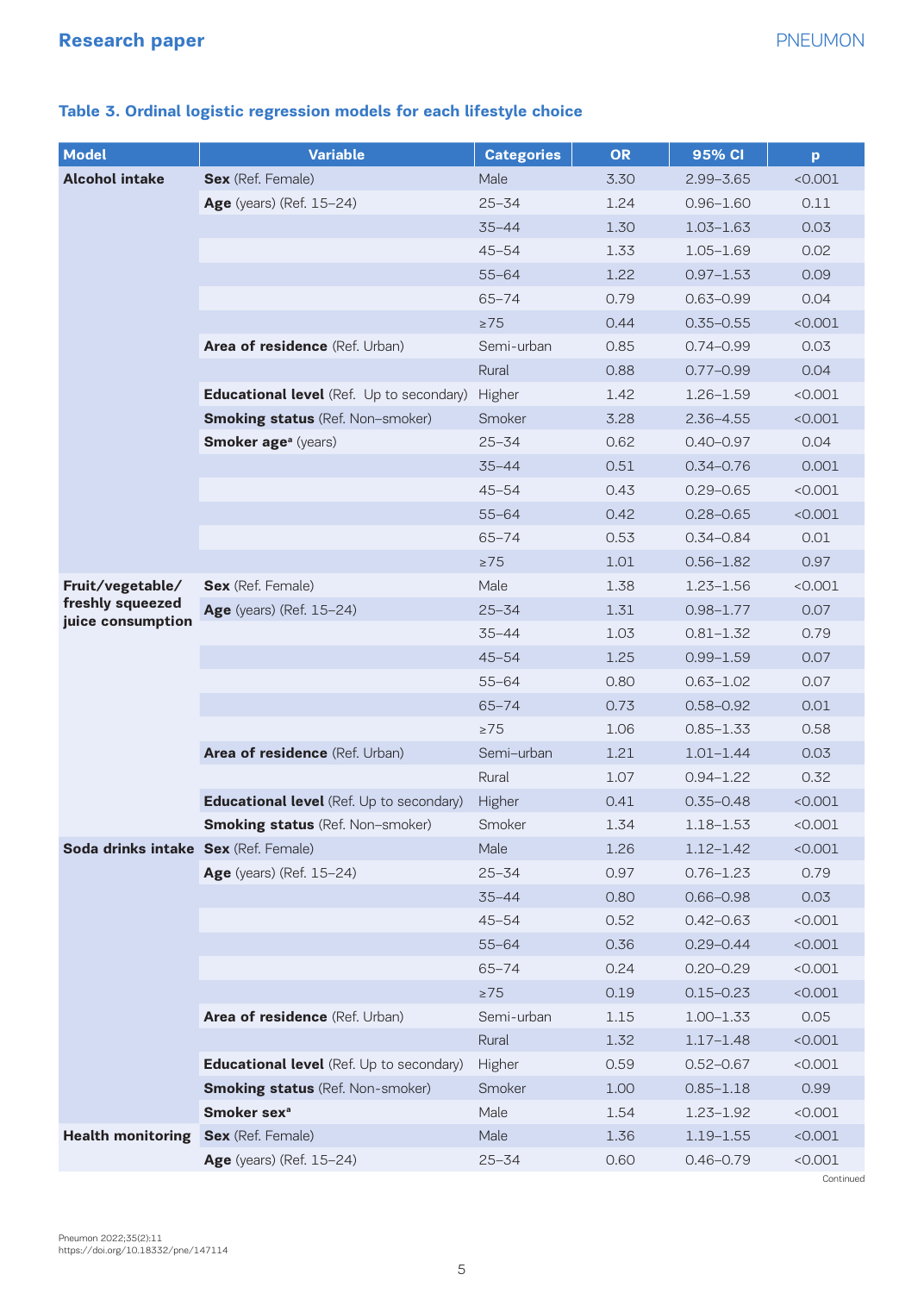# **Research paper** PNEUMON

#### **Table 3.** Continued

| <b>Model</b>                                                 | <b>Variable</b>                                 | <b>Categories</b> | <b>OR</b> | 95% CI        | p       |
|--------------------------------------------------------------|-------------------------------------------------|-------------------|-----------|---------------|---------|
|                                                              |                                                 | $35 - 44$         | 0.38      | $0.30 - 0.48$ | < 0.001 |
|                                                              |                                                 | $45 - 54$         | 0.25      | $0.20 - 0.32$ | < 0.001 |
|                                                              |                                                 | $55 - 64$         | 0.12      | $0.09 - 0.16$ | < 0.001 |
|                                                              |                                                 | $65 - 74$         | 0.06      | $0.04 - 0.08$ | < 0.001 |
|                                                              |                                                 | $\geq$ 75         | 0.04      | $0.03 - 0.06$ | < 0.001 |
|                                                              | Area of residence (Ref. Urban)                  | Semi-urban        | 0.95      | $0.77 - 1.17$ | 0.624   |
|                                                              |                                                 | Rural             | 1.16      | $0.99 - 1.36$ | 0.07    |
|                                                              | Educational level (Ref. Up to secondary)        | Higher            | 0.60      | $0.52 - 0.71$ | < 0.001 |
| <b>Appointment</b><br>with physicians<br>(excluding dentist) | <b>Sex</b> (Ref. Female)                        | Male              | 2.00      | $1.76 - 2.28$ | < 0.001 |
|                                                              | <b>Age</b> (years) (Ref. 15-24)                 | $25 - 34$         | 0.76      | $0.58 - 0.99$ | 0.045   |
|                                                              |                                                 | $35 - 44$         | 0.55      | $0.44 - 0.70$ | < 0.001 |
|                                                              |                                                 | $45 - 54$         | 0.37      | $0.29 - 0.47$ | < 0.001 |
|                                                              |                                                 | $55 - 64$         | 0.21      | $0.16 - 0.27$ | < 0.001 |
|                                                              |                                                 | $65 - 74$         | 0.12      | $0.09 - 0.15$ | < 0.001 |
|                                                              |                                                 | $\geq 75$         | 0.09      | $0.07 - 0.12$ | < 0.001 |
|                                                              | Area of residence (Ref. Urban)                  | Semi-urban        | 1.16      | $0.95 - 1.41$ | 0.14    |
|                                                              |                                                 | Rural             | 1.48      | $1.27 - 1.72$ | < 0.001 |
|                                                              | <b>Educational level</b> (Ref. Up to secondary) | Higher            | 0.63      | $0.54 - 0.75$ | < 0.001 |

a: interaction term.

was observed between smoking and sex, indicating that the effect of smoking on soda drinks consumption differs between sexes, with the effect being larger in males (Table 3).

Ordered logistic regression showed that after adjusting for sex, age, area of residence and educational level, smoking was not associated with health monitoring and was not included in the final model (Table 3).

After adjusting for age, sex, area of residence and educational level, smoking was not associated with physicians' appointments and was not included in the final model (Table 3).

# **DISCUSSION**

The current study is the first Greek study profiling the modern smoker in terms of diet, exercise and health monitoring. According to the current study, smokers in Greece tend to follow an unhealthy lifestyle, including poor dietary habits, frequent alcohol consumption and lack of exercise, similarly to smokers in the USA $6$  and in Luxembourg<sup>10</sup>.

In the present study, consumption of fruits/vegetables/ freshly squeezed juices was inversely associated with smoking, a finding in line with a previous study by Haibach et. al.<sup>27</sup> in which they observed that consumption of fruits and vegetables was associated with fewer daily cigarettes. McClure et al.<sup>27</sup> in their study of the psychological factors behind smokers' lower intake of fruit and vegetables, observed that smokers had a lower motivation for consuming the daily recommended five-a-day servings of fruit and vegetables; furthermore, fewer smokers than non-smokers believed that consuming the recommended number of daily servings would reduce their risk of developing diabetes or obesity. Morabia et al.28 observed that in contrast to the unhealthy diet of current smokers, the diet of ex-smokers was similar to that of never smokers, a finding indicating that smoking cessation improves diet habits as well. Other studies have investigated the effect of fruit and vegetable intake on oxidative stress in smokers; in particular McAnulty et al.29 found that in contrast to an one-time consumption, the daily intake of fruit and vegetable by chronic smokers significantly reduces oxidative stress in terms of reduced lipid hydroperoxides.

In the present study, alcohol intake and smoking were inversely associated, with smokers consuming higher amounts of alcohol compared to non-smokers, a finding in line with Lohse et al. $^{11}$  who observed that alcohol intake was higher in heavy smokers. Additionally, in the current study, smokers of younger age were found to be more likely to consume alcohol several times a week compared to older smokers. This finding could be explained by a previous study by Tzortzi et al.<sup>30</sup> regarding perceived health risks by the Greek public showing that younger individuals do not consider alcohol an important public health risk compared to older individuals. Britton et al.<sup>31</sup> in their study of Latinx smokers observed that consumption of alcohol predicted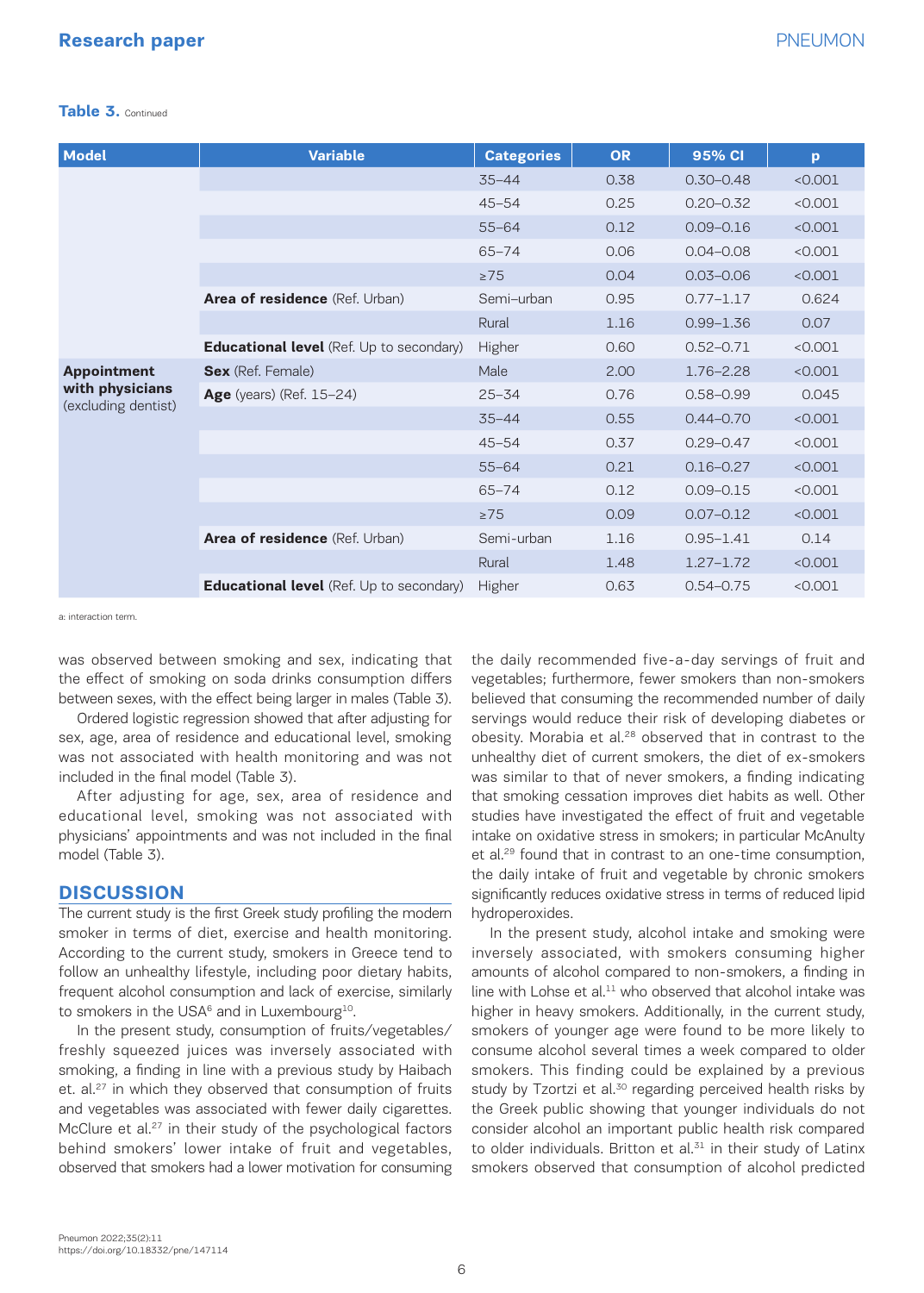poor smoking cessation, suggesting that concurrent alcohol intake needs to be taken into consideration when planning smoking cessation treatments.

Smokers were found to consume more soda drinks than non-smokers in the current study, a finding in line with previous studies that have shown a similar association between smoking status and soda drinks intake by teenagers and young adults<sup>32-34</sup>. Furthermore, male smokers in the present study, showed a higher consumption of soda drinks compared to females. While Park et al.<sup>35</sup> focused on the consumption of energy drinks among US adults, they observed a higher consumption by males and by smokers, and also that higher odds of energy drinks consumption were associated with higher consumption of other beverages (including soda, other sweetened drinks, alcohol, etc.).

Lack of exercise was observed in both smokers and non-smokers in the current study, highlighting the fact that Greeks do not exercise as much. Tzormpatzakis and Sleap<sup>36</sup> in their review paper observed that physical activity prevalence in Greece during the 1990s and 2000s was Europe's lowest while more recent data showed a trend for increase; however, this finding is not supported by the results of the current study. Tosun et al.<sup>13</sup> have observed a beneficial effect of exercise on female smokers, in terms of delaying their first morning cigarette, despite exhibiting a higher nicotine dependence than males, indicating that exercise might represent a potential tool in smoking cessation. Additionally, Smits et al.<sup>12</sup> observed that smokers with high anxiety sensitivity could be assisted in their cessation attempts by vigorous exercise.

Finally, health monitoring, including blood pressure, glucose and cholesterol measurements by a health professional, and visits to physicians, were equally high in both smokers and non-smokers, and thus in the total Greek population. This finding is likely explained by the free of charge access to the National Healthcare System (NHS)<sup>37</sup> coupled with the prompt referral to specialized medical services according to their needs; this in contrast to the USA where the costly medical insurance leads to restricted access to healthcare that results in large inequalities in life expectancy between social classes<sup>38</sup>.

#### **Limitations**

Results of the current study are subject to some limitations. A limited number of variables showing dietary intake was available by ELSTAT, in particular the available variables were limited to vegetables, fruits, freshly squeezed juices, alcohol and soda drinks intake, while consumption of junk food and trans-fat was not recorded. Therefore, unhealthy diet in the current study derives from the limited consumption of the abovementioned available variables. Finally, the variables regarding visits to physicians were limited to a personal health problem, therefore visits for check-ups may not have been reported.

# **CONCLUSIONS**

According to the current study, the modern Greek smokers, even though they tend to frequently monitor their health and visit healthcare settings, follow an unhealthy diet, consume a higher amount of alcohol, and exercise rarely. These lifestyle choices coupled with tobacco use, have an additive negative effect on their overall health outcome. Including the lifestyle choices of each individual smoker in the cessation plan, will greatly increase the successful potential of the particular attempt.

# **CONFLICTS OF INTEREST**

The authors have completed and submitted the ICMJE Form for Disclosure of Potential Conflicts of Interest and none was reported.

# **FUNDING**

There was no source of funding for this research.

# **ETHICAL APPROVAL AND INFORMED CONSENT**

Ethical approval and informed consent were not required for this study, as existing data from the Hellenic Statistical Authority (ELSTAT) were used. All surveys conducted by ELSTAT adhere to a strict legal framework available at https://www.statistics.gr/en/legal-framework.

# **DATA AVAILABILITY**

The data supporting this research are available from the ELSTAT official website at https://www.statistics.gr/el/ public-use-files

# **AUTHORS' CONTRIBUTIONS**

All authors substantially contributed to the writing of the manuscript. MK was responsible for formal analysis of the data, writing the original manuscript and editing. VE contributed to the manuscript reviewing and editing. PB contributed to conceptualization and review of the manuscript. AT was responsible for conceptualization, supervision and editing of the manuscript. All authors read and agreed to the published version of the manuscript.

# **PROVENANCE AND PEER REVIEW**

Not commissioned; externally peer reviewed.

#### **REFERENCES**

- 1. World Health Organization. Tobacco. World Health Organization; 2021. July 26, 2021. Accessed February 25, 2022. https://www.who.int/news-room/fact-sheets/detail/ tobacco
- 2. Tobacco use declining globally but set to miss targets. WHO Regional Office for Europe. December 19, 2019. Accessed February 25, 2022. https://www.euro.who.int/en/healthtopics/disease-prevention/tobacco/news/news/2019/12/ tobacco-use-declining-globally-but-set-to-miss-targets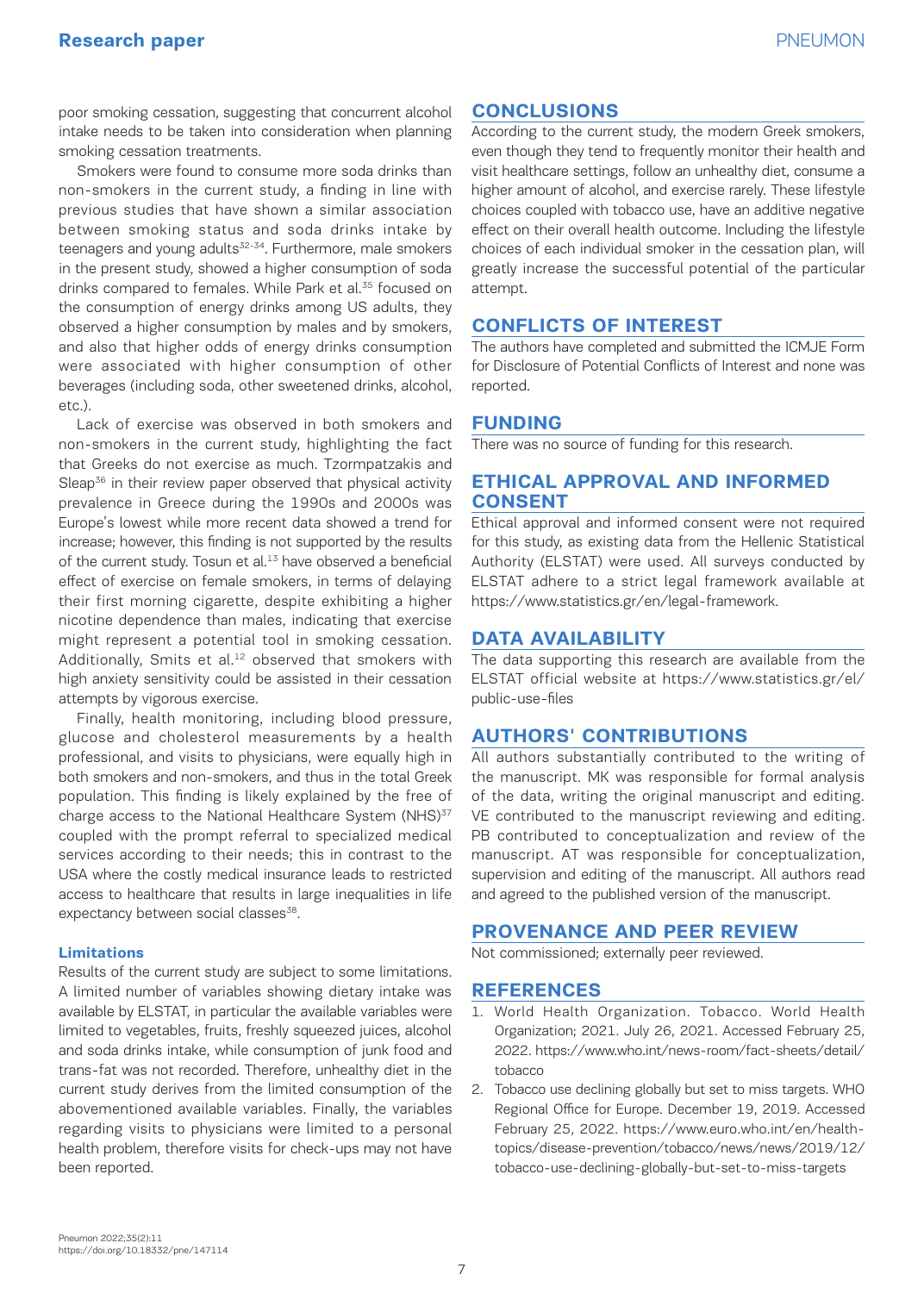# **Research paper** PNEUMON

- 3. Tzortzi A, Kapetanstrataki M, Evangelopoulou V, Behrakis P. Smoking in Greece: Where we stand in 2020. Pneumon. 2020;33(2):59-67. Accessed February 25, 2022. http://www.pneumon.org/pdf-137305- 65023?filename=Smoking%20in%20Greece%20Where.pdf
- 4. Creamer MR, Wang TW, Babb S, et al. Tobacco Product Use and Cessation Indicators Among Adults — United States, 2018. MMWR Morb Mortal Wkly Rep. 2019;68(45):1013- 1019. doi:10.15585/mmwr.mm6845a2
- 5. Ma J, Betts NM, Hampl JS. Clustering of Lifestyle Behaviors: The Relationship between Cigarette Smoking, Alcohol Consumption, and Dietary Intake. Am J Health Promot. 2000;15(2):107-117. doi:10.4278/0890-1171-15.2.107
- 6. MacLean RR, Cowan A, Vernarelli JA. More to gain: dietary energy density is related to smoking status in US adults. BMC Public Health. 2018;18(1):365. doi:10.1186/s12889-018-5248-5
- 7. Wilson DB, Smith BN, Speizer IS, et al. Differences in food intake and exercise by smoking status in adolescents. Prev Med. 2005;40(6):872-879. doi:10.1016/j.ypmed.2004.10.005
- 8. Conway TL, Cronan TA. Smoking, exercise, and physical fitness. Prev Med. 1992;21(6):723-734. doi:10.1016/0091-7435(92)90079-w
- 9. LaCroix AZ, Guralnik JM, Berkman LF, Wallace RB, Satterfield S. Maintaining Mobility in Late Life. II. Smoking, Alcohol Consumption, Physical Activity, and Body Mass Index. Am J Epidemiol. 1993;137(8):858-869. doi:10.1093/oxfordjournals.aje.a116747
- 10. Alkerwi A, Baydarlioglu B, Sauvageot N, et al. Smoking status is inversely associated with overall diet quality: Findings from the ORISCAV-LUX study. Clin Nutr. 2017;36(5):1275-1282. doi:10.1016/j.clnu.2016.08.013
- 11. Lohse T, Rohrmann S, Bopp M, Faeh D. Heavy Smoking Is More Strongly Associated with General Unhealthy Lifestyle than Obesity and Underweight. PLoS One. 2016;11(2):e0148563. doi:10.1371/journal.pone.0148563
- 12. Smits JAJ, Zvolensky MJ, Davis ML, et al. The Efficacy of Vigorous-Intensity Exercise as an Aid to Smoking Cessation in Adults With High Anxiety Sensitivity: A Randomized Controlled Trial. Psychosom Med. 2016;78(3):354-364. doi:10.1097/PSY.0000000000000264
- 13. Tosun NL, Allen SS, Eberly LE, et al. Association of exercise with smoking-related symptomatology, smoking behavior and impulsivity in men and women. Drug Alcohol Depend. 2018;192:29-37. doi:10.1016/j.drugalcdep.2018.07.022
- 14. Whichelow MJ, Erzinclioglu SW, Cox BD. A comparison of the diets of non-smokers and smokers. Br J Addict. 1991;86(1):71- 81. doi:10.1111/j.1360-0443.1991.tb02630.x
- 15. Cade JE, Margetts BM. Relationship between diet and smoking-Is the diet of smokers different? J Epidemiol Community Health. 1991;45(4):270-272. doi:10.1136/jech.45.4.270
- 16. Li Z, Kesse-Guyot E, Dumas O, et al. Longitudinal study of diet quality and change in asthma symptoms in adults, according to smoking status. Br J Nutr. 2017;117(4):562- 571. doi:10.1017/S0007114517000368
- 17. Amitay EL, Carr PR, Jansen L, et al. Smoking, alcohol consumption and colorectal cancer risk by molecular pathological subtypes and pathways. Br J Cancer. 2020;122(11):1604-1610. doi:10.1038/s41416-020-0803-0
- 18. Fujita Y, Maki K. Associations of smoking behavior with lifestyle and mental health among Japanese dental students. BMC Med Educ. 2018;18(1):264. doi:10.1186/s12909-018-1365-1
- 19. Panagiotakos DB, Pitsavos C, Zampelas A, et al. The association between coffee consumption and plasma total homocysteine levels: the "ATTICA" study. Heart Vessels. 2004;19(6):280-286. doi:10.1007/s00380-004-0779-3
- 20. Anyfanti P, Triantafyllidou E, Papadopoulos S, et al. Smoking before isometric exercise amplifies myocardial stress and dysregulates baroreceptor sensitivity and cerebral oxygenation. J Am Soc Hypertens. 2017;11(6):376-384. doi:10.1016/j.jash.2017.04.004
- 21. Demi M, Teloniatis S, Vyzikidou VK, et al. Smoking Prevalence in Greece. Tob Prev Cessat. 2018;4(suppl):A7. doi:10.18332/tpc/90109
- 22. Rachiotis G, Barbouni A, Katsioulis A, et al. Prevalence and determinants of current and secondhand smoking in Greece: results from the Global Adult Tobacco Survey (GATS) study. BMJ Open. 2017;7(1):e013150. doi:10.1136/bmjopen-2016-013150
- 23. Stafylis C, Rachiotis G, Katsioulis A, Mouchtouri VA, Hadjichristodoulou C. Prevalence and determinants of smoking and secondhand smoke exposure in a rural population of central Greece: a cross-sectional study. Rural Remote Health. 2018;18(2):4218. doi:10.22605/RRH4218
- 24. Samara AA, Rachiotis G, Pettemeridou S, et al. Prevalence of tobacco use, exposure to secondhand smoke and knowledge on smoking cessation among students of health professions in Central Greece: a cross-sectional study. BMJ Open. 2020;10(10):e036512. doi:10.1136/bmjopen-2019-036512
- 25. Skerletopoulos L, Makris A, Khaliq M. "Trikala Quits Smoking": A Citizen Co-Creation Program Design to Enforce the Ban on Smoking in Enclosed Public Spaces in Greece. Soc Mar Q. 2020;26(3):189-203. doi:10.1177/1524500420942437
- 26. Girvalaki C, Papadakis S, Vardavas C, et al. Smoking cessation delivery by general practitioners in Crete, Greece. Eur J Public Health. 2018;28(3):542-547. doi:10.1093/eurpub/ckx201
- 27. Haibach JP, Homish GG, Giovino GA. A Longitudinal Evaluation of Fruit and Vegetable Consumption and Cigarette Smoking. Nicotine Tob Res. 2013;15(2):355-363. doi:10.1093/ntr/nts130
- 28. Morabia A, Curtin F, Bernstein MS. Effects of smoking and smoking cessation on dietary habits of a Swiss urban population. Eur J Clin Nutr. 1999;53(3):239-243. doi:10.1038/sj.ejcn.1600710
- 29. McAnulty SR, McAnulty LS, Morrow JD, et al. Effect of daily fruit ingestion on angiotensin converting enzyme activity, blood pressure, and oxidative stress in chronic smokers. Free Radic Res. 2005;39(11):1241-1248. doi:10.1080/10715760500306836
- 30. Tzortzi A, Kapetanstrataki M, Rachiotis G, Evangelopoulou V,